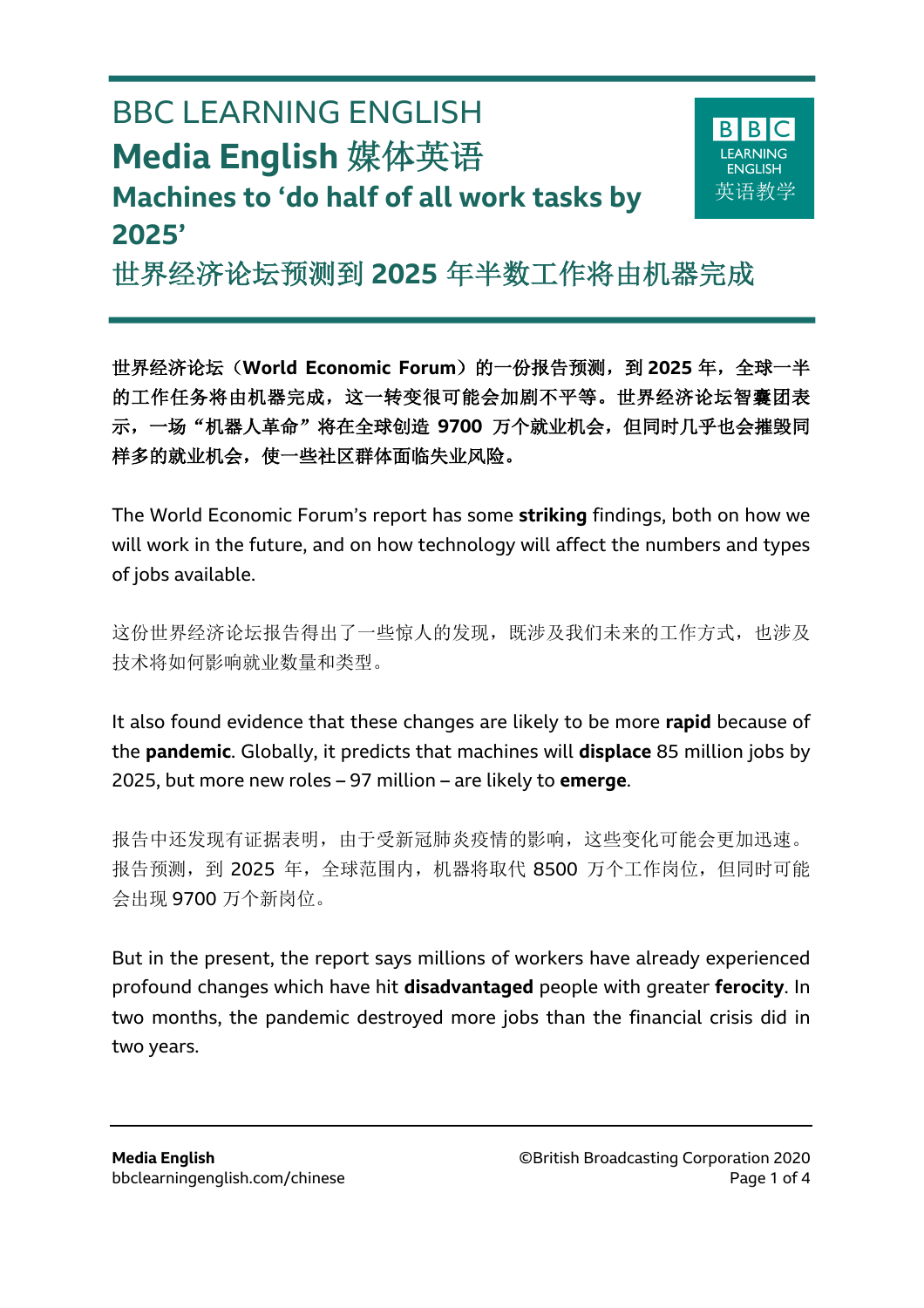但报告称,目前数百万劳动者已经经历了极大的工作变化,这些变化对弱势群体的打 击更凶猛。新冠肺炎疫情在两个月内摧毁的就业机会比经济危机在两年内摧毁的就业 机会还要多。

The report says there will be opportunities in what it describes as 'new **professions**'. These are not **confined to** technology. Several reflect what it calls the 'continuing importance of human **interaction**', such as care, marketing, and culture.

该报告称,所谓的新职业将带来就业机会。这些就业机会并不局限于技术领域。其中 一些新职业反映了人类之间相互交流的持续重要性,如护理、营销和文化领域的工 作。

| striking      | 惊人的, 引人注目的 |
|---------------|------------|
| rapid         | 迅速的        |
| pandemic      | 全球性流行病     |
| displace      | 取代,代替      |
| emerge        | 出现         |
| disadvantaged | 处于劣势的      |
| ferocity      | 残酷,猛烈      |
| professions   | 职业         |
| confined to   | 局限于        |
| interaction   | 互动, 交流     |

#### **1.** 词汇表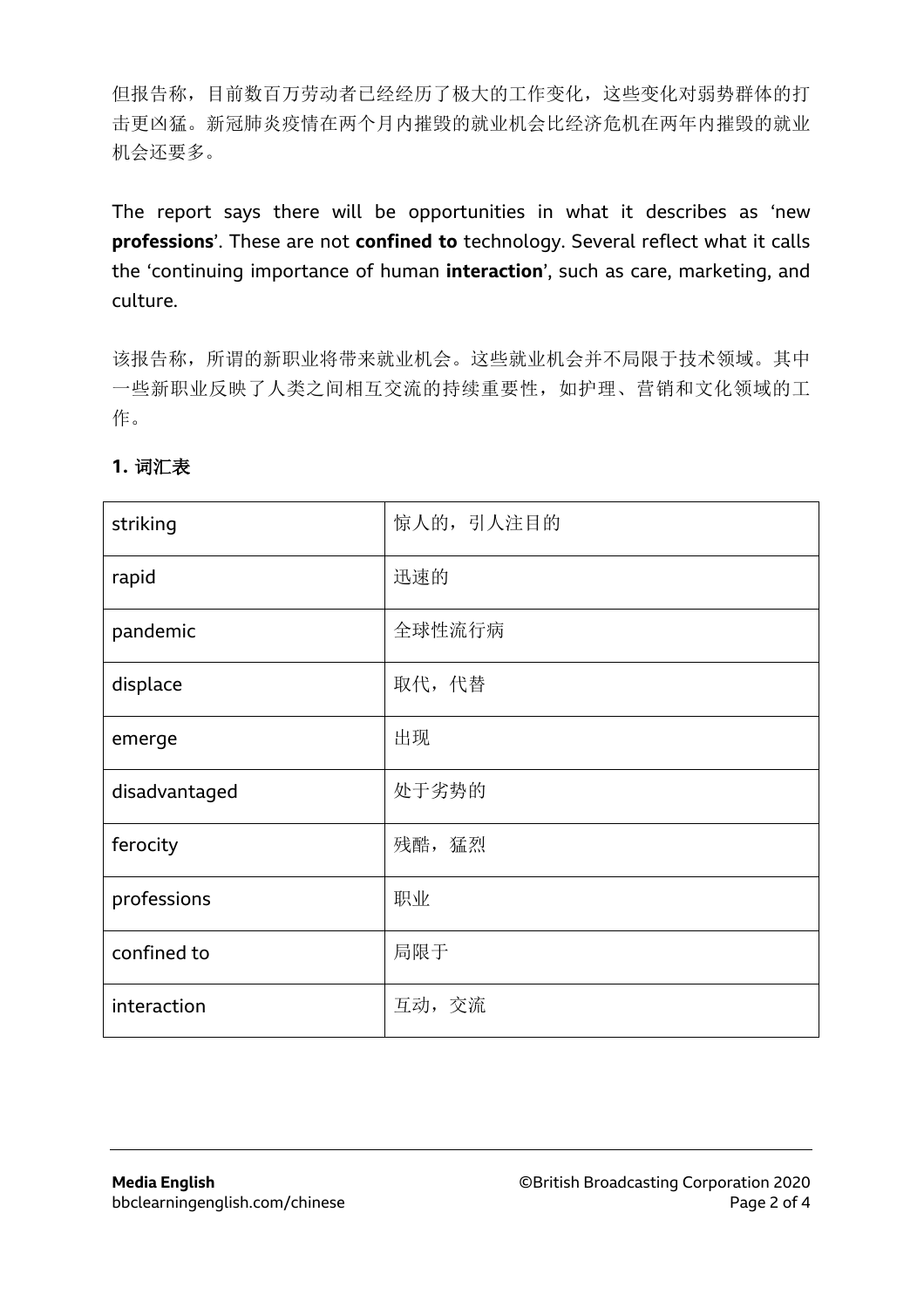## 2. 阅读理解: 请在读完上文后, 回答下列问题。(答案见下页)

1. True or false? *The World Economic Forum's report predicts that while machines will complete many jobs by 2025, new roles are likely to emerge.*

2. According to the report, why are the changes to work likely to be more rapid?

3. What group of people have experienced the most drastic changes to their jobs, according to the report?

4. According to the text, what are some of the new professions that 'reflect the continuing importance of human interaction'?